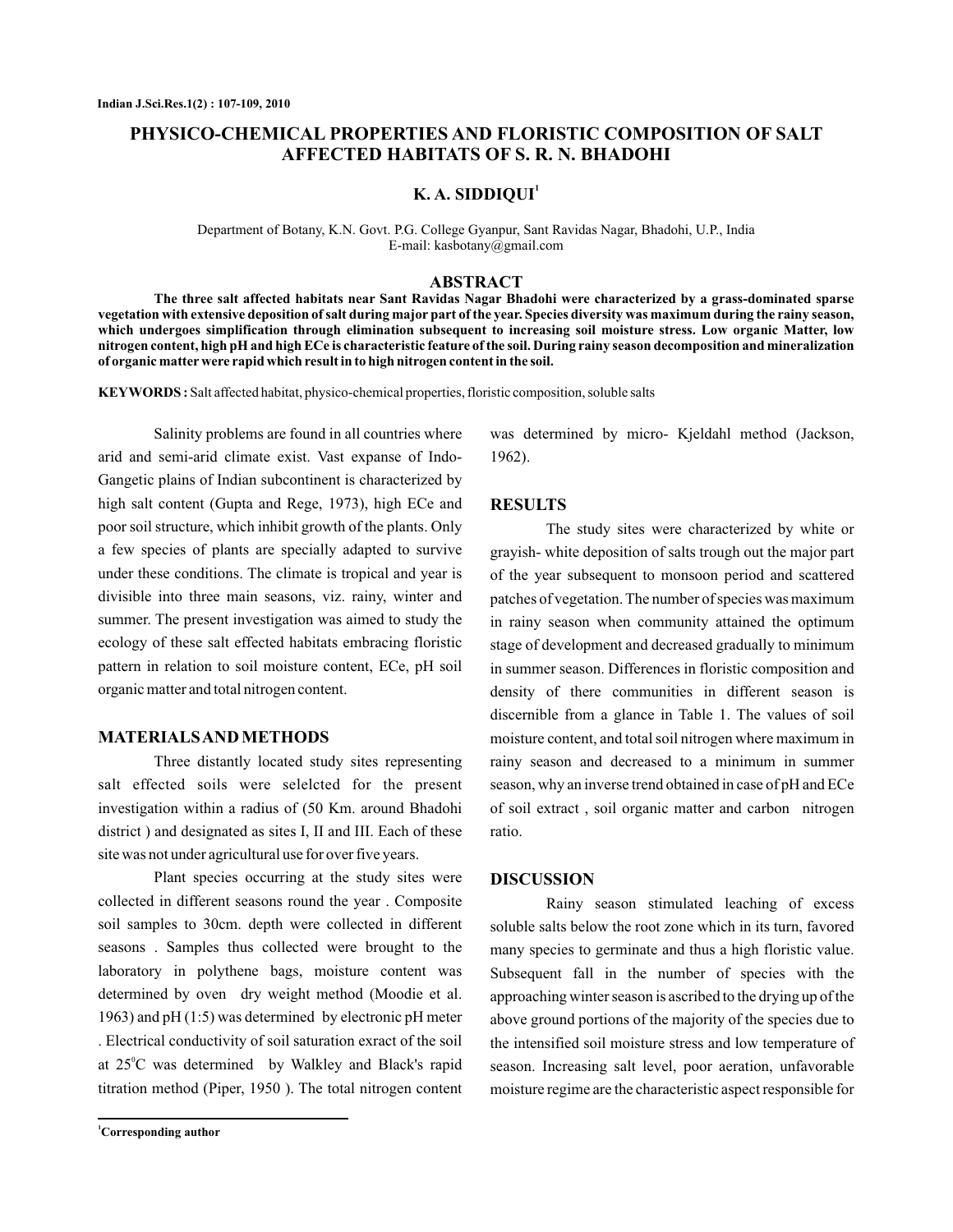## **SIDDIQUI: PHYSICO-CHEMICAL PROPERTIES AND FLORISTIC COMPOSITION OF SALT AFFECTED HABITATS OF...**

elimination of majority of the species concomitant to advancing dry months and only a few perennials *viz* Cynodon dactylon, Cyperus rotandus, Desmostachya bipinnata, Prosopis spicegera and Sporobolus diander were capable of surviving round the year . High values of pH during season is due to the percolation of neutral water soluble salt in the lower layer and hydrolysis of exchangeable sodium with formation of sodium hydroxide in the upper soil surface. Lower organic matter during monsoon months is attributed to the rate of organic matter

| <b>Name of Species</b>                    | Site I                      |                          |                          | Site II                   |                          |                          | Site III                 |                     |                          |
|-------------------------------------------|-----------------------------|--------------------------|--------------------------|---------------------------|--------------------------|--------------------------|--------------------------|---------------------|--------------------------|
|                                           | Rainy                       | Winter                   | <b>Summer</b>            | Rainy                     | Winter                   | <b>Summer</b>            | Rainy                    | Winter              | <b>Summer</b>            |
| Blumea lacera D.C                         | 0.80                        | $\overline{a}$           | $\overline{a}$           | $\frac{1}{2}$             | $\mathbb{L}$             | $\overline{a}$           | 1.00                     | $\overline{a}$      | $\mathbf{r}$             |
| Bothriochloa pertusa.<br>A Camus          | 1.04                        | 1.00                     | $\overline{a}$           | $\overline{\phantom{a}}$  | $\overline{\phantom{a}}$ | $\overline{\phantom{a}}$ | 1.44                     | 1.4                 | $\blacksquare$           |
| Cloris barbata Sw                         | $\overline{2.0}$            | $\overline{a}$           | $\mathcal{L}$            | 4.10                      | $\overline{3.7}$         | $\overline{a}$           | $\overline{4.5}$         | $\overline{2.0}$    | $\mathbb{L}$             |
| Convolvulus arvensis (Linn)               | 1.0                         | 1.0                      | $\mathbf{r}$             | 2.5                       | 2.4                      | L.                       | 1.8                      | 1.8                 | $\overline{a}$           |
| Cynodon dactylon (Linn)<br>Pers.          | 28.0                        | 26.4                     | $\overline{\phantom{a}}$ | 15.2                      | 28.6                     | $\overline{23.2}$        | 22.0                     | 28.0                | $\overline{24.0}$        |
| Cyperus rotundus (Linn)                   | 3.2                         | $\overline{2.0}$         | 1.8                      | 2.7                       | 2.04                     | $\mathbb{L}$             | 8.6                      | 5.2                 | $\overline{3.2}$         |
| Dactyloctenium aegyptium<br>(Linn) Beauv. | 14.0                        | 7.00                     | $\overline{\phantom{a}}$ | 7.5                       | 4.8                      | $\overline{a}$           | 13.5                     | 6.86                | 4.6                      |
| Desmostachya<br>bipinnata(Linn)           | 3.2                         | 2.5                      | 2.0                      | ÷.                        | L,                       | $\overline{\phantom{a}}$ | 2.8                      | 2.0                 | 1.8                      |
| Dichanthium annulatum<br>Stapf            | 2.0                         | $\frac{1}{2}$            | $\overline{\phantom{a}}$ | 2.0                       | $\overline{\phantom{a}}$ | $\overline{\phantom{a}}$ | $\overline{\phantom{0}}$ | $\overline{a}$      | $\overline{\phantom{a}}$ |
| Eclipta alba (Hassk)                      | 2.65                        | $\overline{a}$           | 1.2                      | 1.3                       | 8.0                      | $\overline{a}$           | 1.65                     | $\overline{a}$      | $\overline{a}$           |
| Eleusine indica                           | $\mathcal{L}^{\mathcal{A}}$ | $\overline{a}$           | $\mathbf{L}$             | 2.9                       | $\mathbb{L}^+$           | $\overline{\phantom{a}}$ | $\overline{4.3}$         | $\bar{\phantom{a}}$ | $\sim$                   |
| Eragrostis tennella Roem<br>Sch.          | 3.2                         | $\overline{\phantom{a}}$ | $\mathbf{r}$             | 2.4                       | $\overline{a}$           | $\overline{\phantom{a}}$ | $\overline{5.6}$         | $\mathbf{r}$        | $\mathbf{r}$             |
| Euphorbia prostrata Ait.                  | 0.6                         | 0.6                      | $\overline{\phantom{a}}$ | 0.65                      | 0.6                      | $\overline{\phantom{a}}$ | $\overline{2.2}$         | $\overline{a}$      | $\overline{\phantom{a}}$ |
| Launaea asplenifolia Hook.                | $\mathcal{L}^{\pm}$         | $\frac{1}{2}$            | $\Box$                   | $\mathbb{L}^{\mathbb{N}}$ | $\Box$                   | $\overline{\phantom{a}}$ | 2.2                      | $\frac{1}{2}$       | $\overline{\phantom{a}}$ |
| Phyla nodiflora (Linn)<br>Gren            | 14.6                        | 9.7                      | $\mathbf{r}$             | 14.2                      | 10.3                     | 8.4                      | $\overline{\phantom{a}}$ | $\blacksquare$      | $\mathbf{r}$             |
| Pluchea lanceolata (Cl.)                  | 1.4                         | 0.5                      | 2.4                      | $\Box$                    | $\mathbb{L}$             | $\frac{1}{2}$            | 1.2                      | 0.6                 | 2.6                      |
| Prosopis spicigera (Linn)                 | 2.4                         | 2.0                      | 1.94                     | 4.2                       | 3.6                      | 2.1                      | 8.5                      | 3.6                 | 3.2                      |
| Sporobolus diander<br>(Beauv)             | 20.3                        | 17.2                     | 10.2                     | 12.2                      | 9.1                      | 7.3                      | 20.8                     | 16.6                | 12.2                     |
| <b>Total</b>                              | 16                          | 11                       | 6                        | 13                        | 10                       | $\overline{\mathbf{4}}$  | 16                       | 10                  | $\overline{7}$           |

#### Table 1: Seasonal Variation in Floristic Composition and Density (Individuals/m<sup>2</sup>) of study sites

## **Table 2: Seasonal variation in soil properties of study sites**

|                  | Site I |        |        | Site II |        |        | Site III |        |        |
|------------------|--------|--------|--------|---------|--------|--------|----------|--------|--------|
|                  | Rainy  | Winter | Summer | Rainy   | Winter | Summer | Rainy    | Winter | Summer |
| Moisture %       | 20.6   | 16.7   | 12.6   | 23.2    | 18.8   | 13.4   | 24.4     | 12.5   | 10.0   |
| pH.              | 9.8    | 10.2   | 10.4   | 9.6     | 10.3   | 10.6   | 8.6      | 8.9    | 9.6    |
| $ECe$ (mmhos/cm) | 4.0    | 5.6    | 6.6    | 3.9     | 5.8    | 6.7    | 3.0      | 3.6    | 3.9    |
| Organic Matter % | 0.18   | 0.22   | 0.26   | 0.12    | 0.18   | 0.20   | 0.20     | 0.26   | 0.28   |
| Organic Crabon % | 0.10   | 0.12   | 0.14   | 0.08    | 0.10   | 0.11   | 0.12     | 0.13   | 0.14   |
| Nitrogen $%$     | 0.030  | 0.026  | 0.022  | 0.025   | 0.020  | 0.018  | 0.040    | 0.032  | 0.025  |
| $C/N$ ratio      | 3.33   | 4.62   | 6.40   | 3.2     | 5.0    | 6.1    | 3.0      | 40.6   | 5.6    |